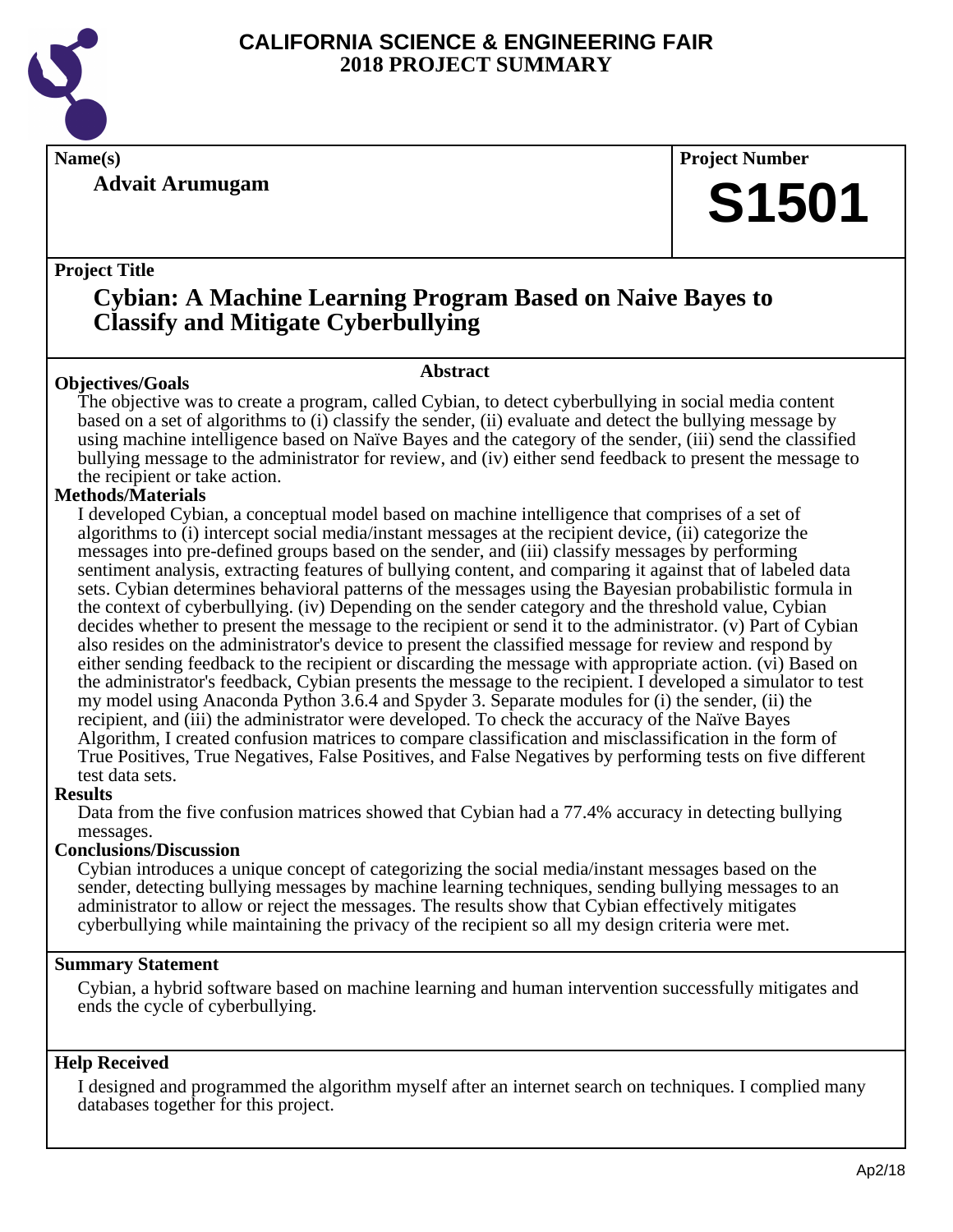

**Ramya Ayyagari**

**Name(s) Project Number**

# **S1502**

# **Project Title**

# **A Deep Learning Approach for Analyzing Tumor Histopathological Image Slides to Predict Breast Cancer**

# **Abstract**

**Objectives/Goals** The goal of this project was to create a highly-accurate, automated detection platform that would be able to predict breast cancer by classifying histology slides from biopsies. The method must group images into benign and malignant subtypes, and should be integrated on a cloud server to eventually be easily accessible to any pathologist. This would greatly lower false positive/negative rates in diagnosis.

# **Methods/Materials**

Using Keras and TensorFlow, I built two Convolutional Neural Networks (CNN), deep learning algorithms that were trained on the BACH (Breast Cancer Histology) dataset, to classify histology slides into binary (carcinoma, non-carcinoma) and multiple (normal, benign, in-situ, invasive) categories. The CNNs were then fine-tuned and run various times on an Amazon (AWS) GPU instance to ensure reproducibility of results. To achieve better performance, the CNNs were trained on top of deep, pre-trained neural networks, such as VGG16 and InceptionResNetV2. The CNN algorithms were then integrated into an automated detection platform that I built on the cloud.

# **Results**

The fine-tuned binary classification CNN, when coupled with the pre-trained layers of the model InceptionResNetV2, achieved an accuracy of 95.0%. This is a significant improvement on the state-of-the-art accuracy for a similar dataset, 83.3%, indicating that my model surpassed a current gold standard. The multi-class classification CNN with VGG16 pre-trained layers achieved an accuracy of 83.75%, surpassing the state-of-the-art accuracy for a similar dataset, 77.8%.

# **Conclusions/Discussion**

The contributions of this project include providing a clinically applicable platform to accurately diagnose breast cancer via tumor slides. This is important because the tedious work of classifying these slides manually is time-consuming, inaccurate, and costly. In the future, pathologists can use this to quickly validate their diagnoses, and patients will be able to receive results within seconds. Additionally, this project provides a deep learning framework that can be applied to other medical computer vision problems.

# **Summary Statement**

I built a deep learning platform that can predict breast cancer with a 95% accuracy quickly and efficiently on a cloud server.

# **Help Received**

I used the publicly available BACH dataset to train my model, and the open source platforms Keras and TensorFlow. I designed and performed all experiments myself.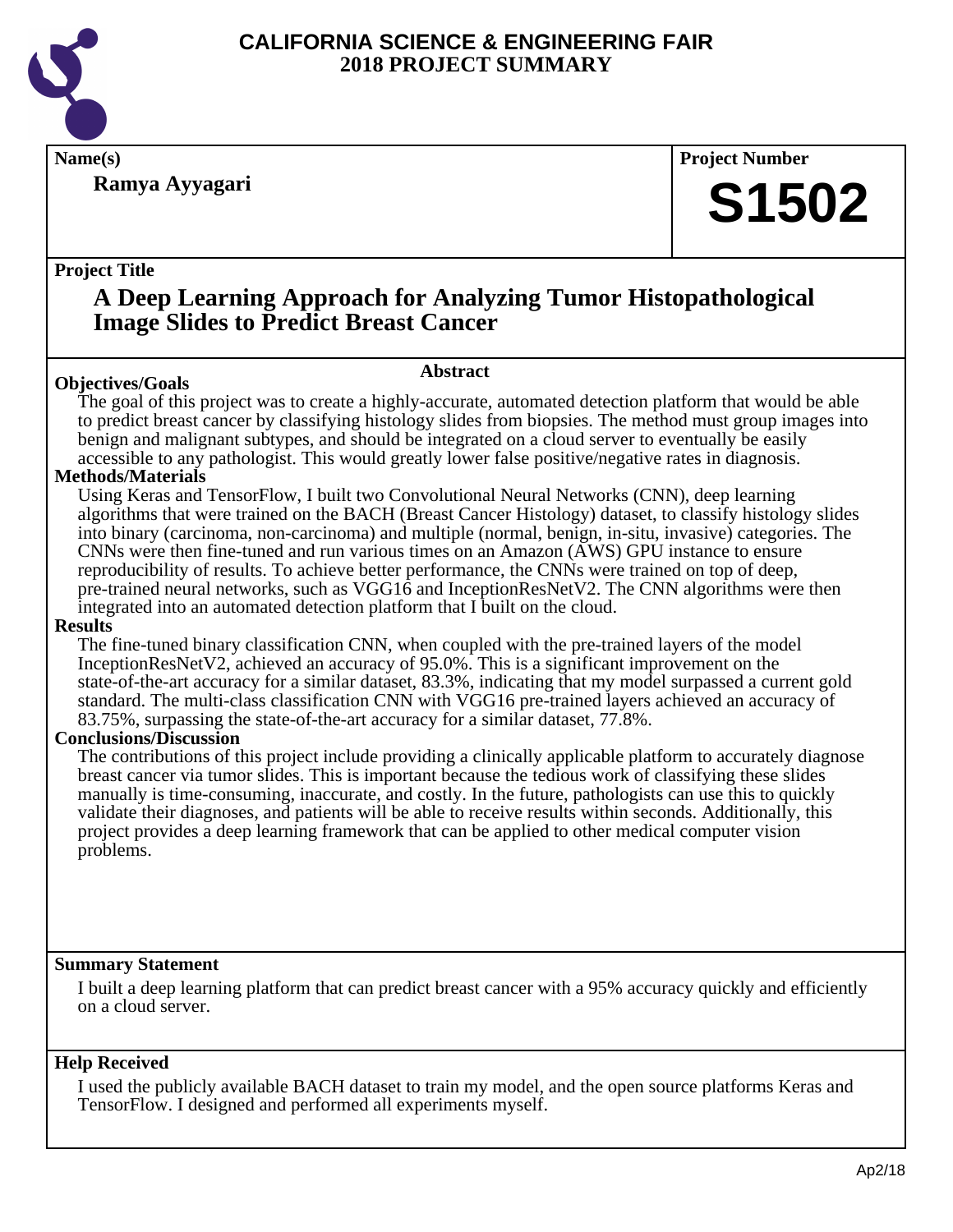

**Harris Beg; William Sun**

**Name(s) Project Number**

# **S1503**

# **Project Title**

# **skinCAM: An Effective Solution towards Skin Disease Diagnosis via Novel Deep Learning Algorithm**

# **Abstract**

**Objectives/Goals** This project resolves a medical issue that many people face regarding dermatology. Skin diseases are common yet typically benign, but for an accurate diagnosis, patients have to visit a dermatologist, a costly endeavor. However, with the building of a convolutional neural network in this novel application of artificial intelligence, patients will be able to self-diagnose diseases that they may have.

# **Methods/Materials**

Our neural network was created to train on a database of over 5000 distinct images. The chosen training sets came from trusted online databases that were validated by professional dermatologists (AAD, dermWeb, webMD). We built the model by creating five convolutional layers: each layer containing the convolutional filter for highlighting the features of the input, the ReLU layer as an activation function, and the pooling layer to minimize computation time. Then, we passed the output of the convolutional layers into a fully connected layer which used backpropagation and gradient descent to move the model towards optimal accuracy by updating the filters. The final output of the program was a probability value between 0 and 1, indicating the disease to the app.

# **Results**

After training the neural network through 1000 iterations with a training step of 0.01, the prediction of the model produced an accuracy of 95.2% from 1000 tests. Each test ran the image through a separate distributable code that utilized the training data to confirm a valid prediction. Based off of the large testing sample size, the program can be statistically accepted since its margin of error is well within the pre-established design criteria.

# **Conclusions/Discussion**

Our study demonstrates that an artificial intelligence approach can be utilized for an initial diagnosis, providing users with useful information about whether or not they should consult a dermatologist for further treatment. The app not only saves time and cuts expenses, but it is also equally as important by providing a unique tool for dermatologists around the world.

# **Summary Statement**

We created a convolutional neural network to accurately diagnose skin diseases while also implementing the algorithm into an app for patients to use.

# **Help Received**

The project was created entirely without outside help. However, we have recently reached out to Dr. Sicun Gao and Dr. Paravar for future studies in improving the accuracy of the model with powerful cloud-computing tools and with dermatologists through testing the app. We have also gotten help from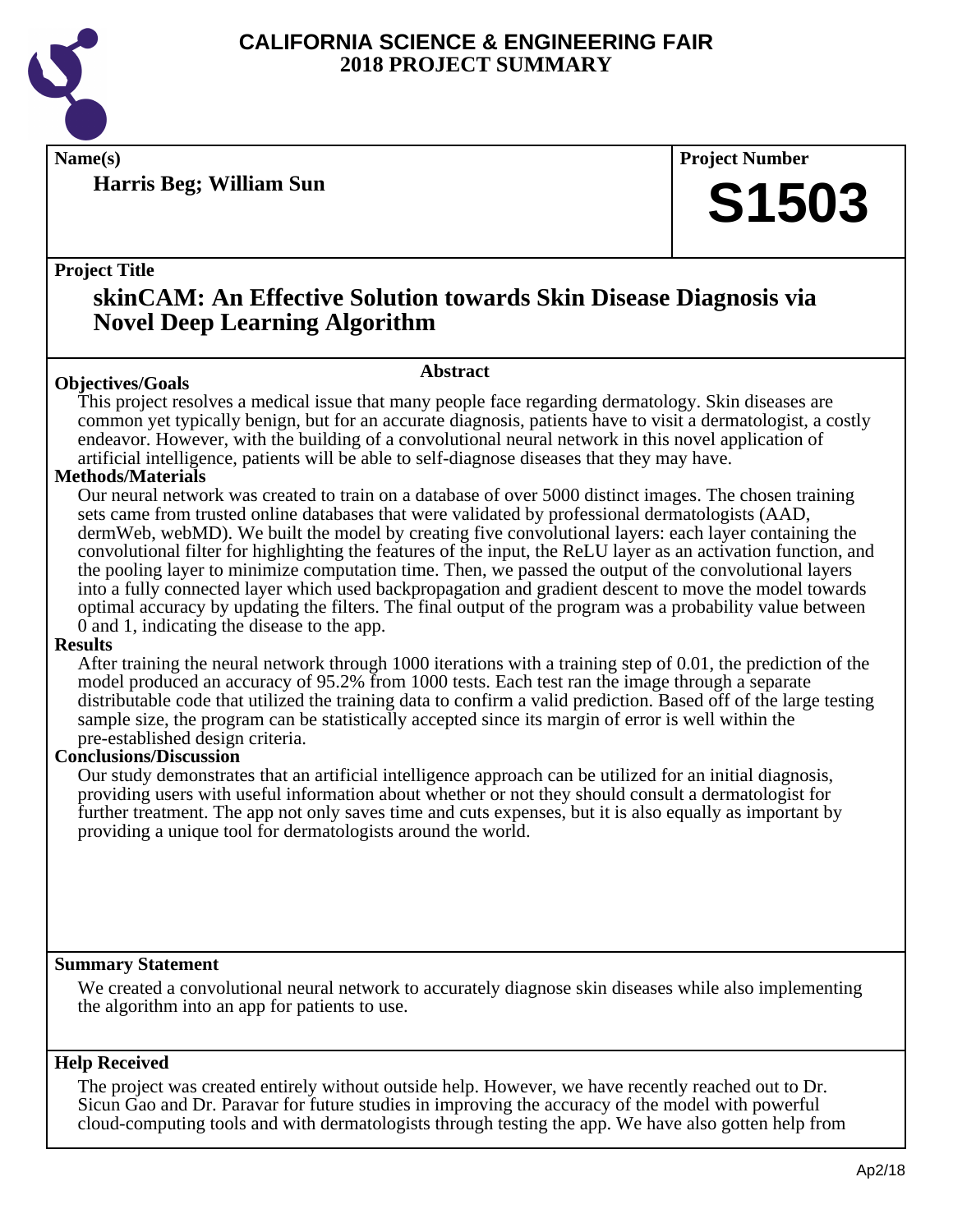

**Guadalupe Bernal**

**Name(s) Project Number**

# **S1504**

# **Project Title**

# **Deep Learning Based Collision Avoidance Algorithm for Mobile Robots in Pedestrian Environments**

# **Abstract**

**Objectives/Goals** The goal of this project was to create an algorithm that could effectively maneuver an autonomous robot by analyzing the video stream from a camera. The camera, mounted on a 2-wheeled robot, would send the video to a laptop for processing and determination of the next location to move to. The robot should be able to autonomously drive alongside people without collisions. The algorithm, with no prior knowledge of its environment, should guide a robot to follow objects without human intervention.

# **Methods/Materials**

The system consists of a 2-wheeled differential robot using DC brushless motors and an Arduino Mega board, with a camera and laptop mounted on top. The camera sends the input video to the laptop which then feeds the frames to a neural network which recognizes the objects. The location and class of the object is then sent to an algorithm which analyses their 2D position and sends commands back to the Arduino via a bluetooth module to control the motors. The algorithm was developed in C++ using the computer vision library OpenCV 3.1 and consists of a processing pipeline with an initialization stage and a single processing loop. The first step is the frame acquisition which captures the frame, then a modified YOLO neural network locates the objects in the frame. The distance and angle to the objects is found using their positioning on the screen, and finally the next location is calculated and the speed of the motors is transferred to the microcontroller. I designed the robot in SolidWorks, welded the frame as well as 3D printed parts with ABS filament.

# **Results**

I tested the robot with myself and a variety of different objects detected by the YOLO neural network in both indoor and outdoor settings. The robot managed to follow balls and other toys while avoiding people in the way. The program runs at approximately 3 - 3.5 fps making it functional for real-time usage, and has a 1 - 5% error when calculating distances between 1 and 5 meters away.

# **Conclusions/Discussion**

At its current state this robot serves as a successful testing platform for research and investigation purposes. The algorithm is gateway to show the possibilities that exist for the transferring of advanced recognition softwares from high-end to low-end technologies, like laptops and phones. This robot can currently successfully detect an object, find its locations, and follow it while avoiding collisions with people.

# **Summary Statement**

I designed and built a robot, modified a neural network that detects the objects within a frame, and wrote an algorithm to locate the 3D position of the objects. The robot can navigate by itself while avoiding collisions.

# **Help Received**

I took engineering courses at my high school that allowed me to learn programming and 3D computer modeling. I have also been a part of multiple robotics teams including the FTC competition where I was the main developer. My main source of information came from the internet.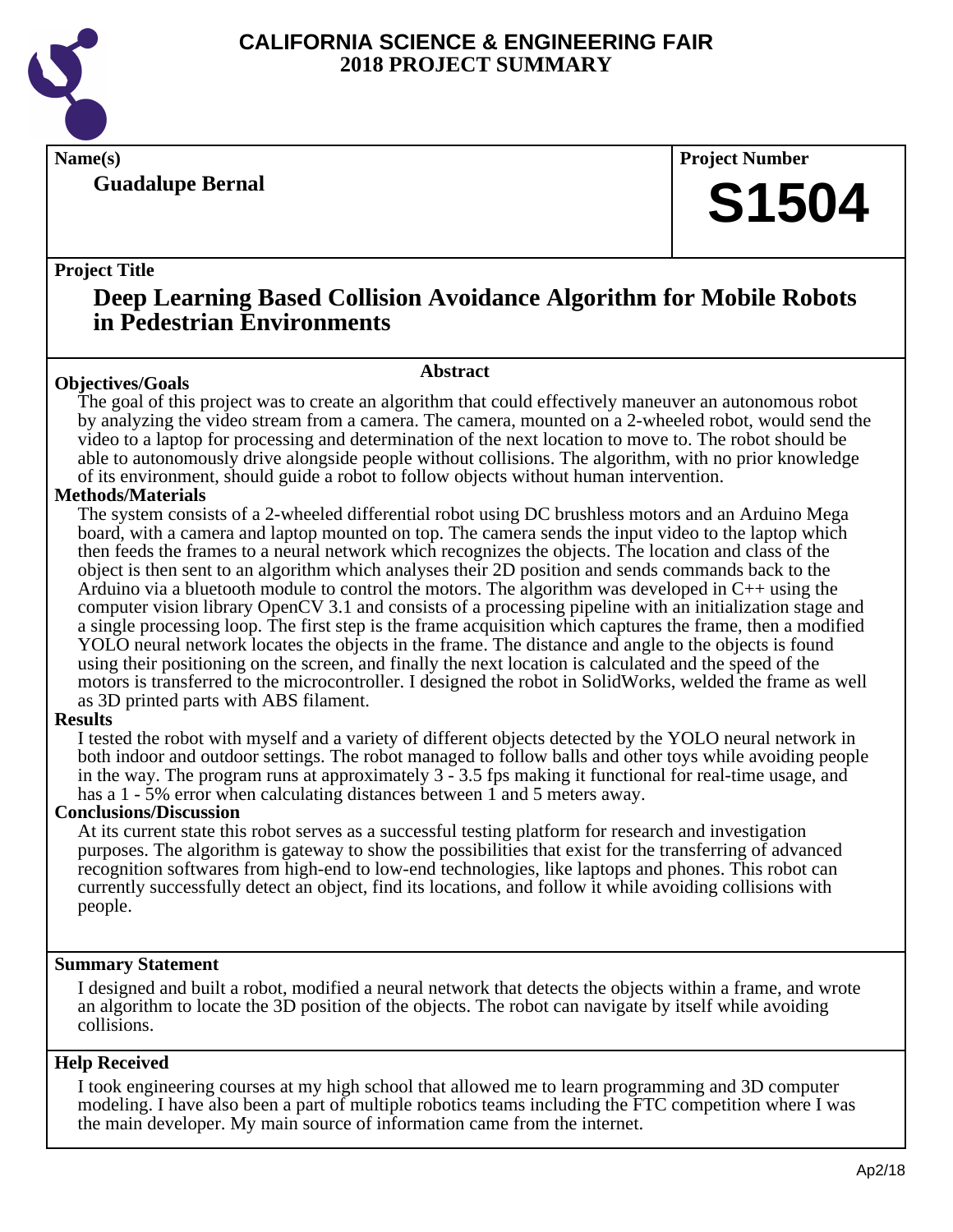

**Name(s) Project Number**

**Makenzie A. Dorsey**

**S1505**

# **Project Title Mathematical Origami**

# **Objectives/Goals**

#### **Abstract**

My objective was to determine how origami can be used to solve for the roots of a cubic polynomial. The goal was to discover an easier method of solving for polynomials.

# **Methods/Materials**

The materials consisted of graph paper, a ruler, and a pencil. I utilized a method created by Austrian engineer, Eduard Lill, that involved drawing the polynomial on graph paper, making a fold using two points on the graph, and finally, using trigonometry to solve for the roots of the polynomial.

# **Results**

The accuracy rate of solving for the roots of a cubic polynomial was the highest among polynomials that had solutions with multiplicity. Polynomials with real, rational solutions were the seconds highest while polynomials with imaginary solutions had the lowest accuracy rates. Throughout all of the data collected, the average accuracy rate was above 90%.

#### **Conclusions/Discussion**

The process of solving for the roots of a cubic polynomial with origami is indeed possible. Origami may not be able to solve for imaginary solutions but it can be solve for both rational and irrational solutions. This means that there is an alternate way of solving for the roots of a polynomials without using the Rational Zeroes Theorem.

# **Summary Statement**

I measured the accuracy rate of solving cubic polynomials using origami.

# **Help Received**

One of the math teachers at my school provided guidance and assistane when I was organizing my project.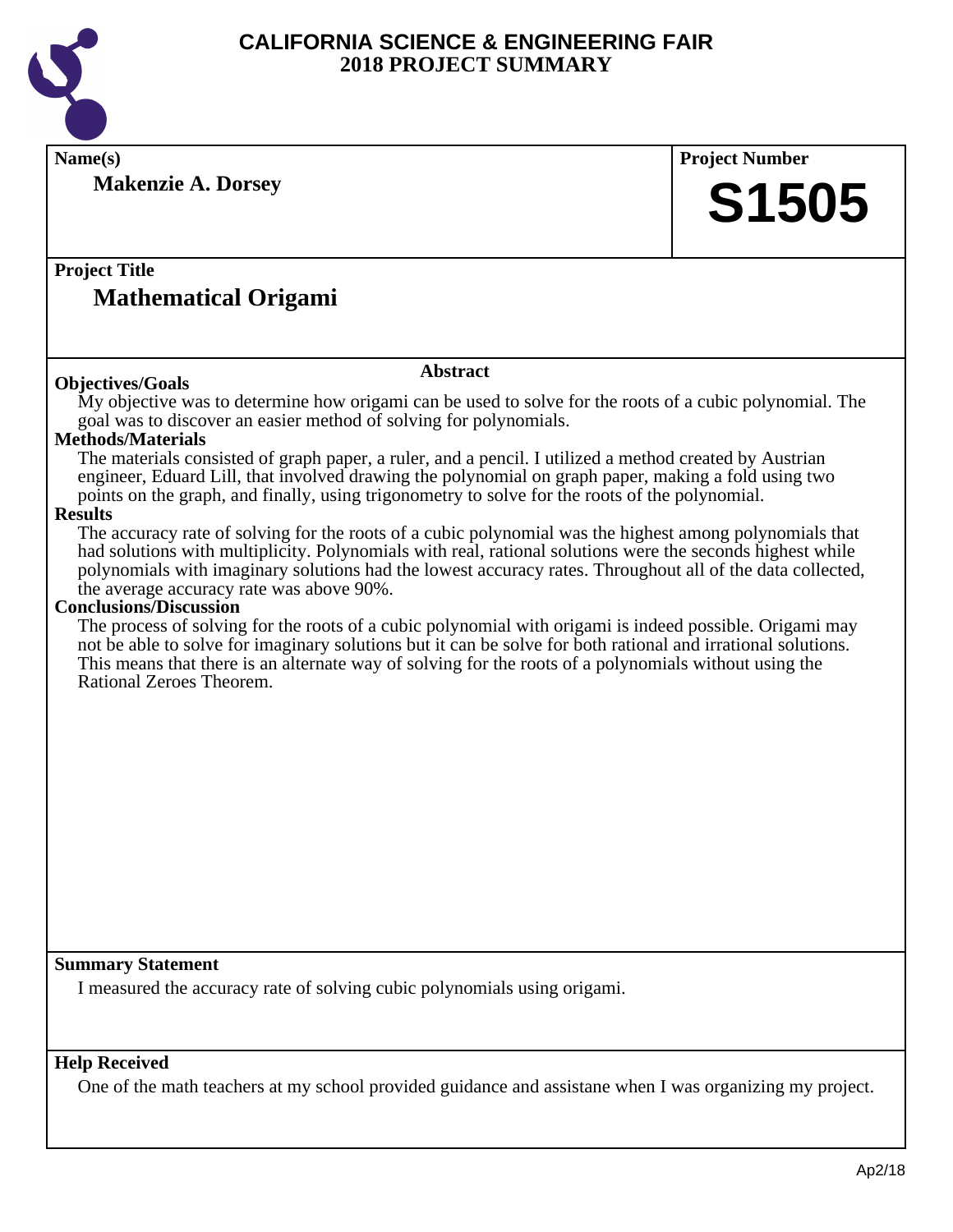

**Name(s) Project Number**

**Dhanvee Ivaturi; Philip Kabranov**

# **Project Title**

# **Improving Breast Cancer Detection in Fine-Needle Aspirate Biopsies through Machine Learning**

#### **Abstract**

**Objectives/Goals** The intent of this project is to compare the accuracy multiple machine learning (ML) algorithms to improve and/or automate breast cancer detection. This research takes into account various ML algorithms (logistic regression, support vector machines, and neural networks) and PCA dimensionality reduction.

# **Methods/Materials**

Python, along with the Jupyter Notebook development environment are used in this software. The SciKit Learn and Tensorflow libraries are imported to implement the machine learning algorithms. The pandas and NumPy libraries are used for data visualization. The dataset in this project is the Wisconsin Breast Cancer dataset, which contains the records of 569 patients as unique 30-dimensional feature vectors. These features are extracted from measurable visual attributes of tissue samples. The 569 entries are randomly split into test and training subsets, and then used to train and test a machine learning. The algorithms are also trained separately with a dataset processed through PCA in order to eliminate features with low impact on the outcome.

#### **Results**

The dataset was found to be linearly separable, meaning that a logistic regressor and support vector machine could be applied to this dataset. The various ML algorithms were all trained using the same data source. For both data processed by PCA (reduced to 5 features) and non-reduced data (30 features), the logistic regression algorithm produced optimal mean accuracy over 20 training cycles: 97.82% for the non-reduced 30-dimensional feature set, and 97.24% for the feature set reduced to 5 dimensions, while the SVM produced a lowest mean accuracy of 96.69% and 96.50%, respectively. These accuracies are comparable to or exceed those of medical professionals.

# **Conclusions/Discussion**

The results demonstrate that the best algorithm for this dataset is the logistic regressor, being the fastest to train and the most accurate. Neural network accuracies are in between those of the logistic regressor and SVM but takes 100 times longer to train. This is likely due to the computational complexity of the backpropagation training algorithm for neural networks. Also, the relatively low performance of the SVM is likely due to the fact that the data is not perfectly separated into two non-overlapping clusters, giving way to classification errors.

# **Summary Statement**

Applied and analyzed the accuracy of multiple machine learning algorithms and a neural network on a dataset consisting of numerical values that relate to image attributes from fine-needle aspirate biopsy samples.

# **Help Received**

The implementation of the machine learning algorithms and results were reviewed by a machine learning professional.

**S1506**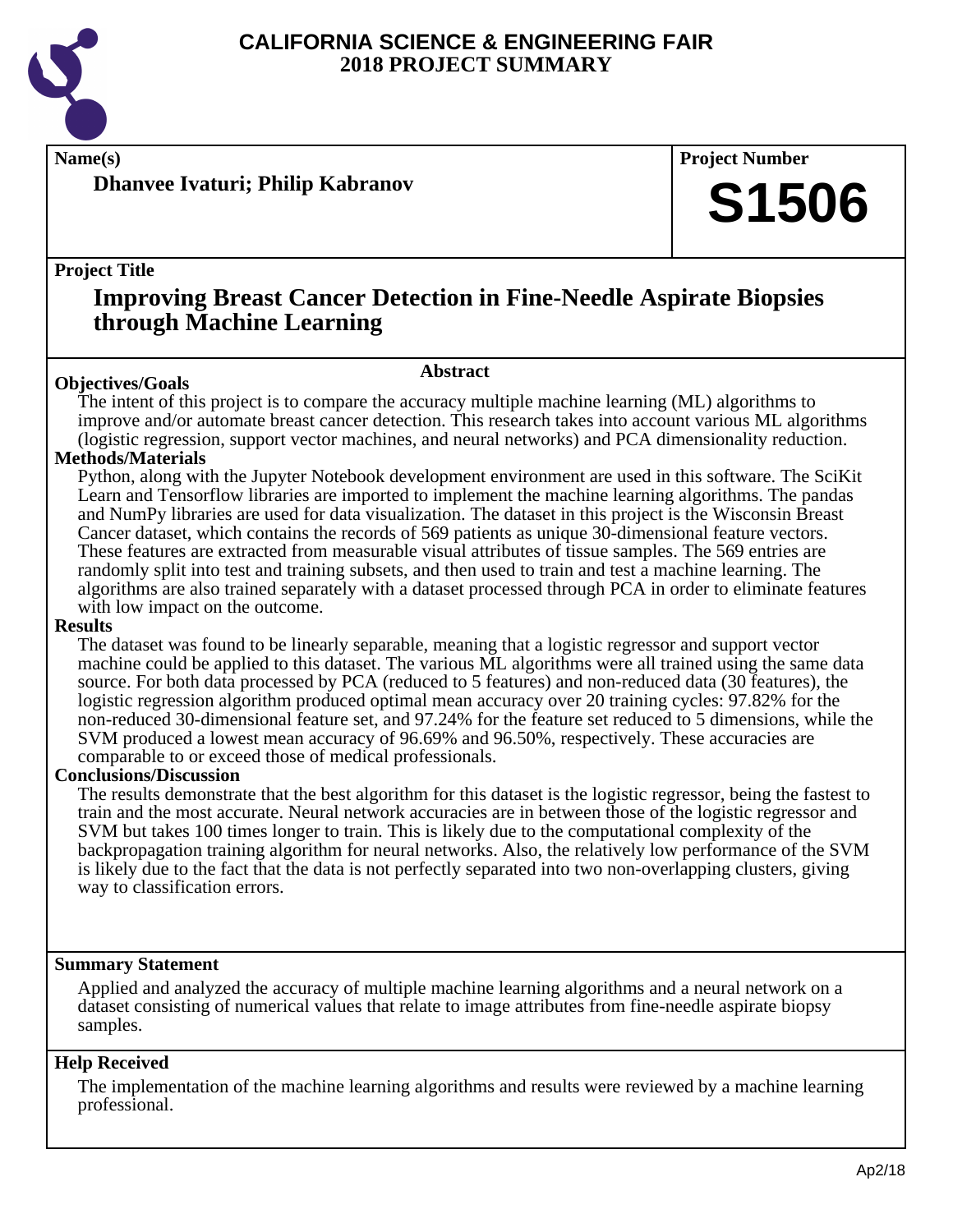

**Name(s) Project Number Project Title Abstract Summary Statement Help Received Sohini Kar Factorizing Delayed Powers of Generalized Fibonacci Sequence S1507 Objectives/Goals** Let  $a_{n}$  and 4, so that the number of positive integers containing only the digits 1, 3, and 4, so that the sum of the digits is equal to n. Then a  $\{2n\}$  is always a perfect square, for any n. (In fact, it is the square of a Fibonacci number.) It appears that the natural recurrence relation generating the a  $\{n\}$  s, factors through the recurrence for the Fibonacci numbers. Hypothesis: For a second-order linear recurrence relation of the form  $u_{\text{-}}\{n\} = (p)u_{\text{-}}\{n-1\} + (q)u_{\text{-}}\{n-2\}$ , we can create a recurrence relation which yields sequences which have an =  $u_{\text{I}}(n)$  (k) or  $n_{\text{I}}(k)$ = u  $\{n\}^{\wedge}(k)$ . We can also create a closed-form generating function and a combinatorial/pictorial representation. **Methods/Materials** Project Materials: Computer with Matlab and Maple installed General project methods: Generating functions, recurrence relations, partial fraction expansions, Hadamard products, tilings, Cauchy's residue theorem **Results** First, I found the generating function of  $u_n = u_{n-1} + u_{n-1} + u_{n-2} + u_{n-1} + u_{n-1}$ . Additionally, I used the generating functions for the square and cube of Fibonacci sequence and its generating function to derive a recurrence relation for the kth power of Fibonacci sequence. Next, I investigated the kind of recurrence relations that yield square of various second order linear recurrence of the kind defined in the hypothesis,  $un = (p)u_{n-1} + (q)u_{n-2}$ . To do this, I especially used Hadamard products and Cauchy's residue theorem. Also, I used diagrams, especially tiles, to model the problem. Then, I used the findings for a new recurrence relation that can be generalized so that the kth term is the kth power of the second order linear recurrence. I found a closed-form generating function for this, specifically finding the numerator, which no one has done before. Finally, I explored different possibilities for combinatorially represent my solution, specifically a pictorial form. **Conclusions/Discussion** My project has strong implications for furthering the field of steganography, as the recurrence relation and generating function may be used to encrypt messages in the images better. It has potential to be used with Zeckendorf's Theorem, which states that every number can be represented using distinct Fibonacci numbers. I created my own number sequence, based on a pattern I had already observed, and derived a recurrence relation and generating function for this sequence to generalize it; I also found a way to pictorially represent my project. My mentor, Simon Rubinstein-Salzedo, offered me valuable guidance throughout this project.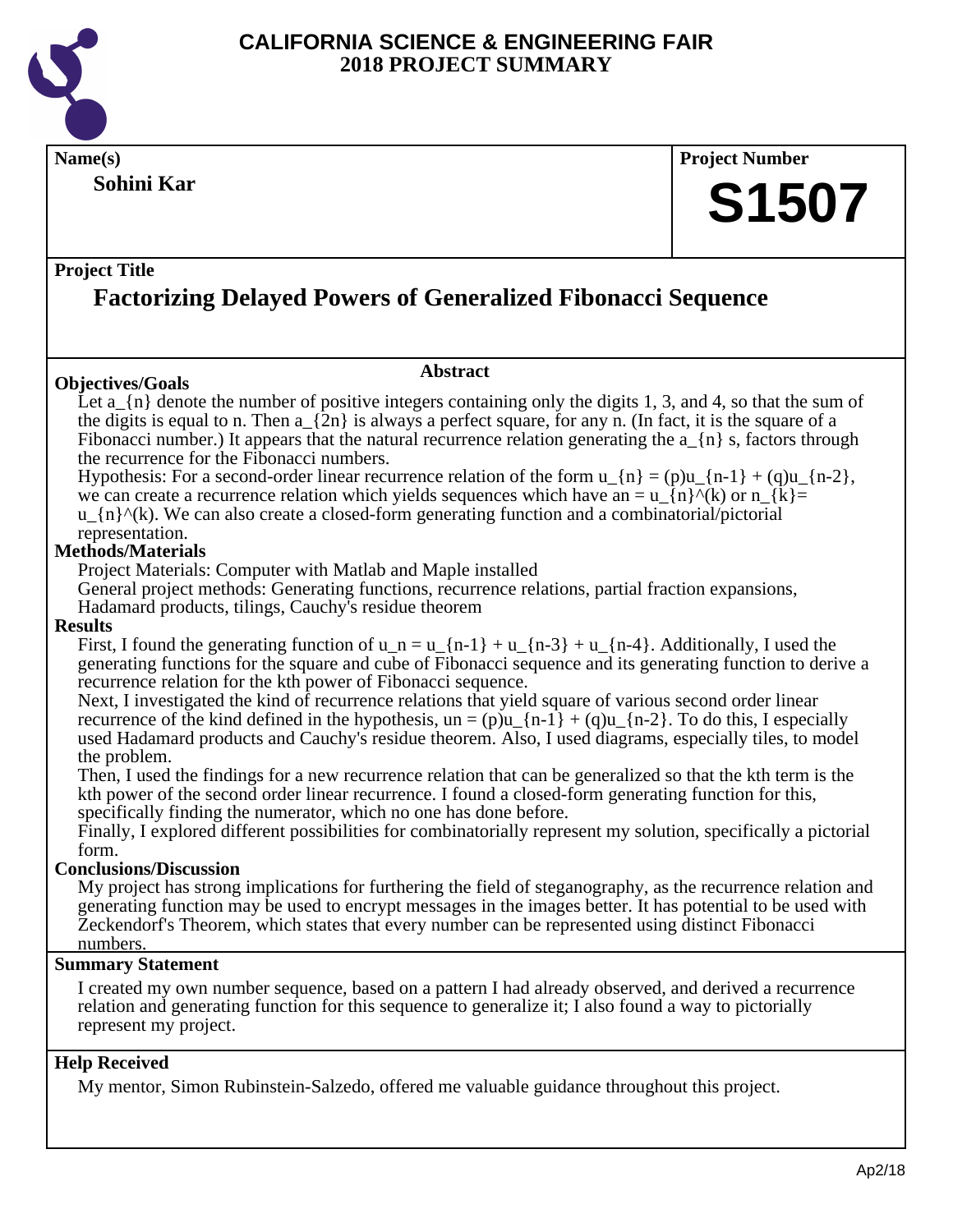

**John Kim**

**Name(s) Project Number**

# **S1508**

# **Project Title**

# **Emotion Recognition from Human Speech Using Temporal Information and Deep Learning**

# **Objectives/Goals**

**Abstract**

Emotion recognition from voice by machine is a challenging task, but it has great potential to make empathic human-machine communications possible. In conventional approaches that consist of feature extraction and classifier stages, extensive studies have been devoted to developing good feature representations, but relatively little effort was made to make proper use of the important temporal information in these features. The goal of this research is to develop a model combining features known to be useful for emotion recognition and deep neural networks to exploit temporal information when recognizing emotion status.

# **Methods/Materials**

I propose a model that combines a feature extraction stage known to be useful for emotion recognition and a Deep Neural Network (DNN) to model the unknown mechanism in recognizing emotion status from the temporal sequence of feature vectors, where the DNN consists of Convolutional Neural Networks for local and global convolution and Long Short-Term Memory layers. Two different model structures are developed and compared to conventional approaches. Considering the practical use of emotion recognition systems, the performance gap issue between speaker-dependent/independent modes is addressed. The performance evaluation is performed on the Berlin Emotional Speech Database, which is one of the most widely used databases. The database consists of 535 utterances from 10 talkers, each utterance representing one of seven different emotions.

# **Results**

A benchmark evaluation demonstrates that the proposed model achieves 88.9% recognition rate, replacing the state-of-the-art performance of 86% with a big margin equivalent to 20.7% error reduction rate. A deeper analysis validates that the emotion space formed by internal representations of the proposed model is similar to that of human perception. The recognition rate is degraded by 7%, when the model was evaluated in speaker-independent mode.

# **Conclusions/Discussion**

A novel model is proposed to recognize emotion from human speech. The model consists of acoustic speech analysis to maximize the efficiency of well-known feature extraction and DNN to learn an unknown mechanism of temporal information. The proposed model replaces the state-of-the-art performance with a big margin. Further works include using an extended feature set, evaluation on different databases, and performance improvement in speaker-independent mode.

# **Summary Statement**

A novel DNN model is proposed to recognize emotion from human speech, and achieves 88.9% recognition rate, replacing the state-of-the-art performance of 86% with a big margin equivalent to 20.7% error reduction rate.

# **Help Received**

Dr. Rif Saurous guided me on my research, specifically on the problems of cross-validation.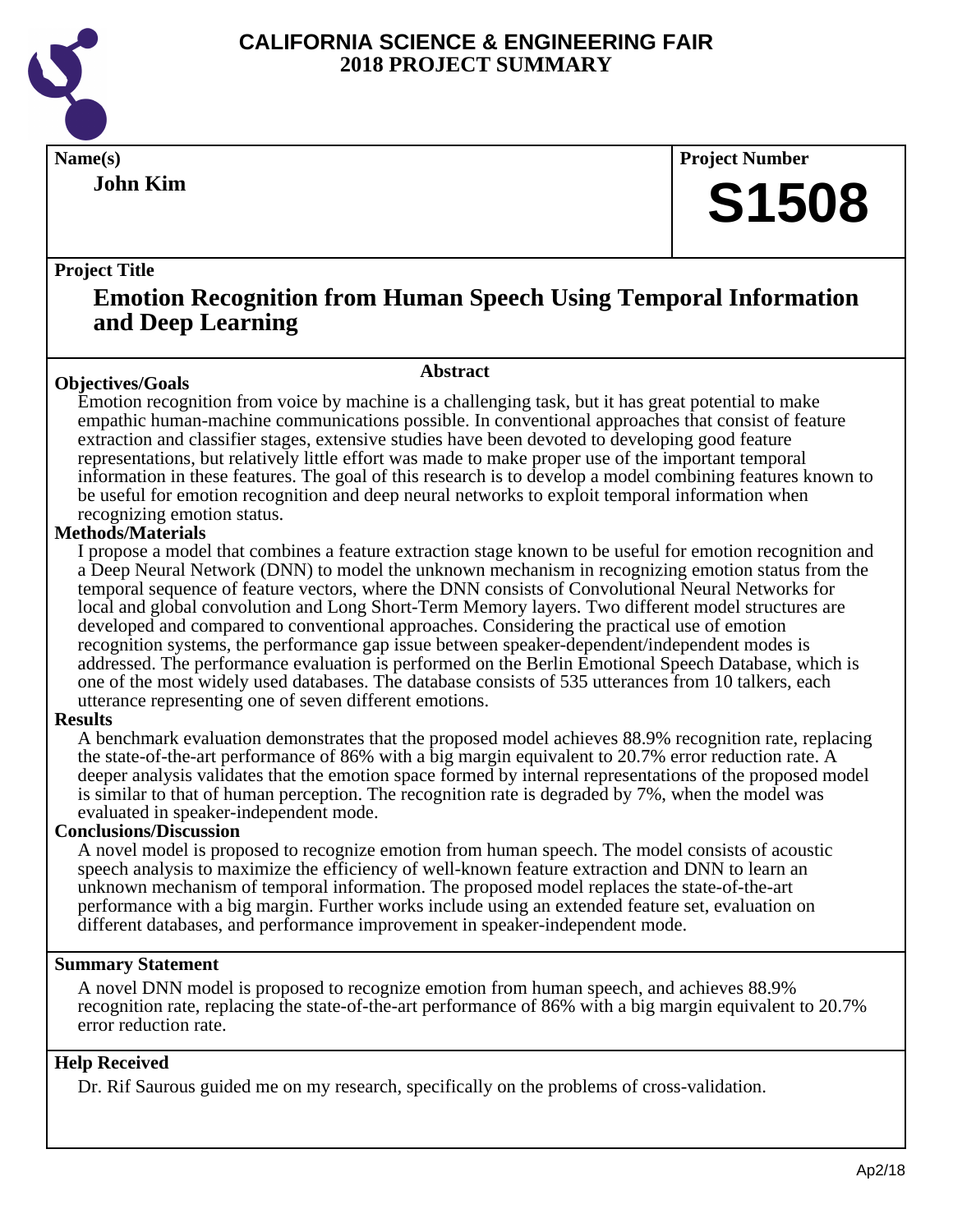

**Elizabeth Kravtchenko**

**Name(s) Project Number**

# **S1509**

# **Project Title**

# **Who Are the Winners? Balancing the California State Science Fair Award System**

# **Abstract**

**Objectives/Goals** The purpose of this project was to analyze thousands of publicly available historical records and understand (a) who the winners of the California State Science Fair are and (b) how the school grade affects student's probability of winning a gold medal. My hypothesis was: if a student's grade increases, then the student's probability of winning gold also increases.

# **Methods/Materials**

In my research and analysis, I analyzed the last 10 California State Science Fairs. My independent variable was school grade. My dependent variable was the probability of winning a gold medal. In my modeling and simulation, I developed a mathematical model to balance the award system, and ran a computer simulation to show how the new model would even out the probabilities of winning gold in the senior division. I used the following materials: historical data from cssf.usc.edu, PC, and Microsoft Excel.

# **Results**

My analysis showed that in each division, as a student's grade increased, the probability of winning gold also increased. However, I discovered the discontinuity between the two divisions, which was caused by the "aging up" effect, similar to the one you witness in sports. When students "aged up" from the junior division to the senior division, their probability of winning gold significantly decreased. This probability rebounded and exponentially increased as students advanced to higher grades.

# **Conclusions/Discussion**

My hypothesis was correct! I developed a mathematical model to address the "aging up" discontinuity. I proposed to split the senior division into two divisions (grades 9-10 and 11-12) and double the number of students in these new divisions. I ran a computer simulation to show how the suggested award model would even out the probabilities of winning gold among high school students. This innovative model would make it more attractive and motivating for freshmen and sophomores to continue participating in science fair competitions.

# **Summary Statement**

I developed a mathematical model to balance the California State Science Fair award system and ran a computer simulation to show how the new model would even out the probabilities of winning gold in the senior (high school) division.

# **Help Received**

David Talcott (physics teacher), Michael Skrable (math teacher), Addison Lewellen (English teacher), and Bob Dubrow (mentor). They reviewed my project and presentation, and provided feedback and suggestions. Vladimir Kravtchenko (my Dad) taught me how to extract and clean data and to use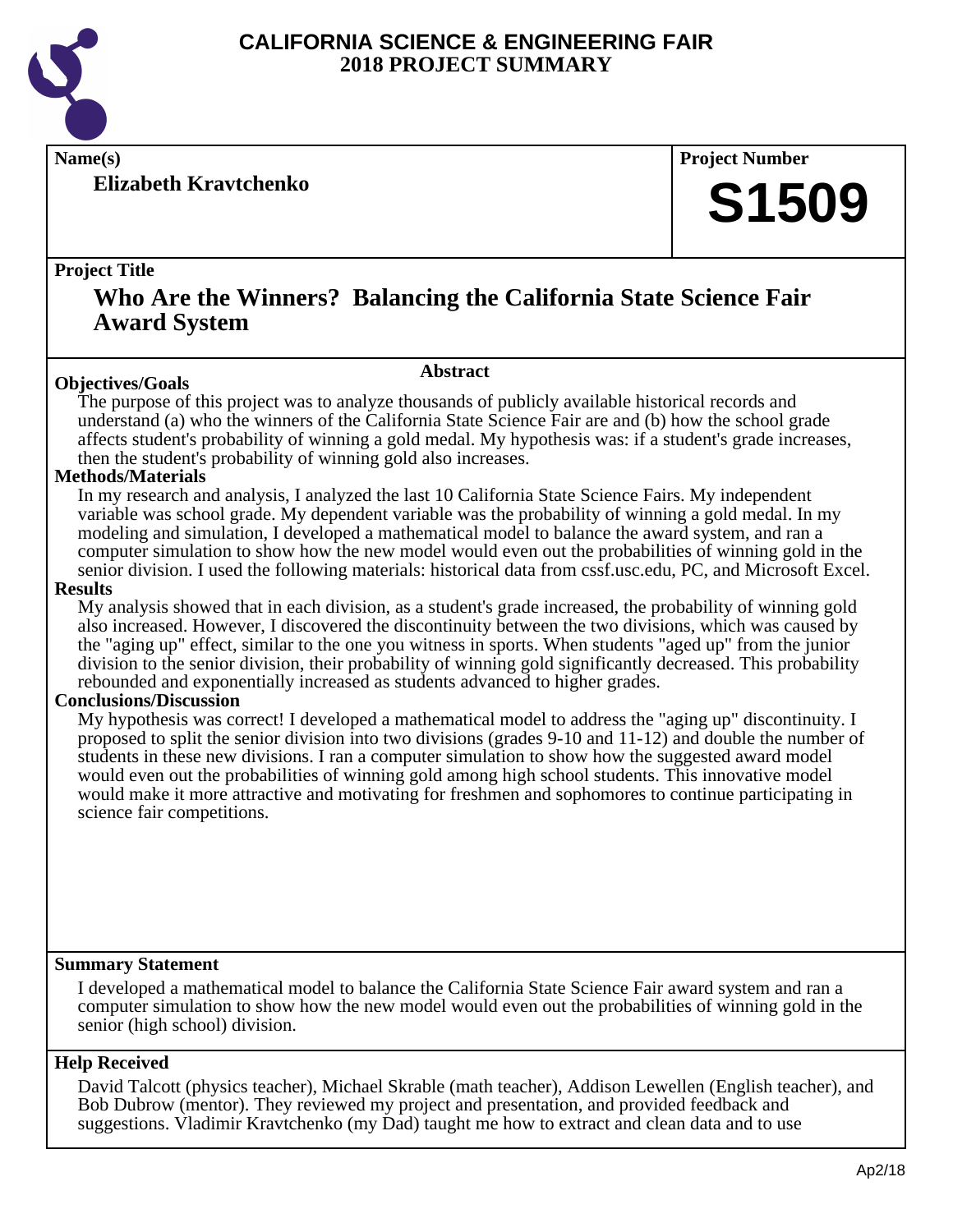

**Rachana Madhukara**

**Name(s) Project Number**

# **S1510**

# **Project Title Asymptotics of Character Sums**

# **Abstract**

In this project, we aim to prove certain properties about a particular function  $c(n) = b_nr(n)$ . This is where b\_n is a Boolean function with b\_n being 1 if n =  $x^2 + y^2$  for some integers x and y or 0 otherwise and r\_chi(n) is the sum of all of the Dirichlet characters of d, where d divides n. The function c(n) sums the all of the chi values of the divisors of a certain number n if and only if n can be expressed as the sum of two squares. Therefore, the question we ask is the following: What are the asymptotics of the character sums of the function  $c(n)$ ?

# **Results**

**Objectives/Goals**

In order to investigate this problem, we first represent the character sum of  $r(n)$  as an asymptotic and prove that the asymptotic is roughly  $L(1, chi)$  with a small error term. Additionally, we compute a representation for the character sum  $c(n)$  as an Euler product, and also find error bounds on the asymptotic for the character sum.

#### **Conclusions/Discussion**

We analyzed the asymptotic, or growth rate, of a very special function  $c(n)$  which describes a very particular group of primes. In specific, our growth rate describes the group of primes which are dependent on two character values. Additionally, we found some error bounds on how accurate our asymptotic is.

#### **Summary Statement**

In this project, an asymptotic for a function  $c(n)$  was found along with an error term using elementary number theory techniques.

# **Help Received**

My mentor Dr. Simon Rubinstein-Salzedo greatly helped me with this project. His main role in the project was always leading me in the right direction. He did this by providing me with lots of relevant papers to read and giving me ample suggestions.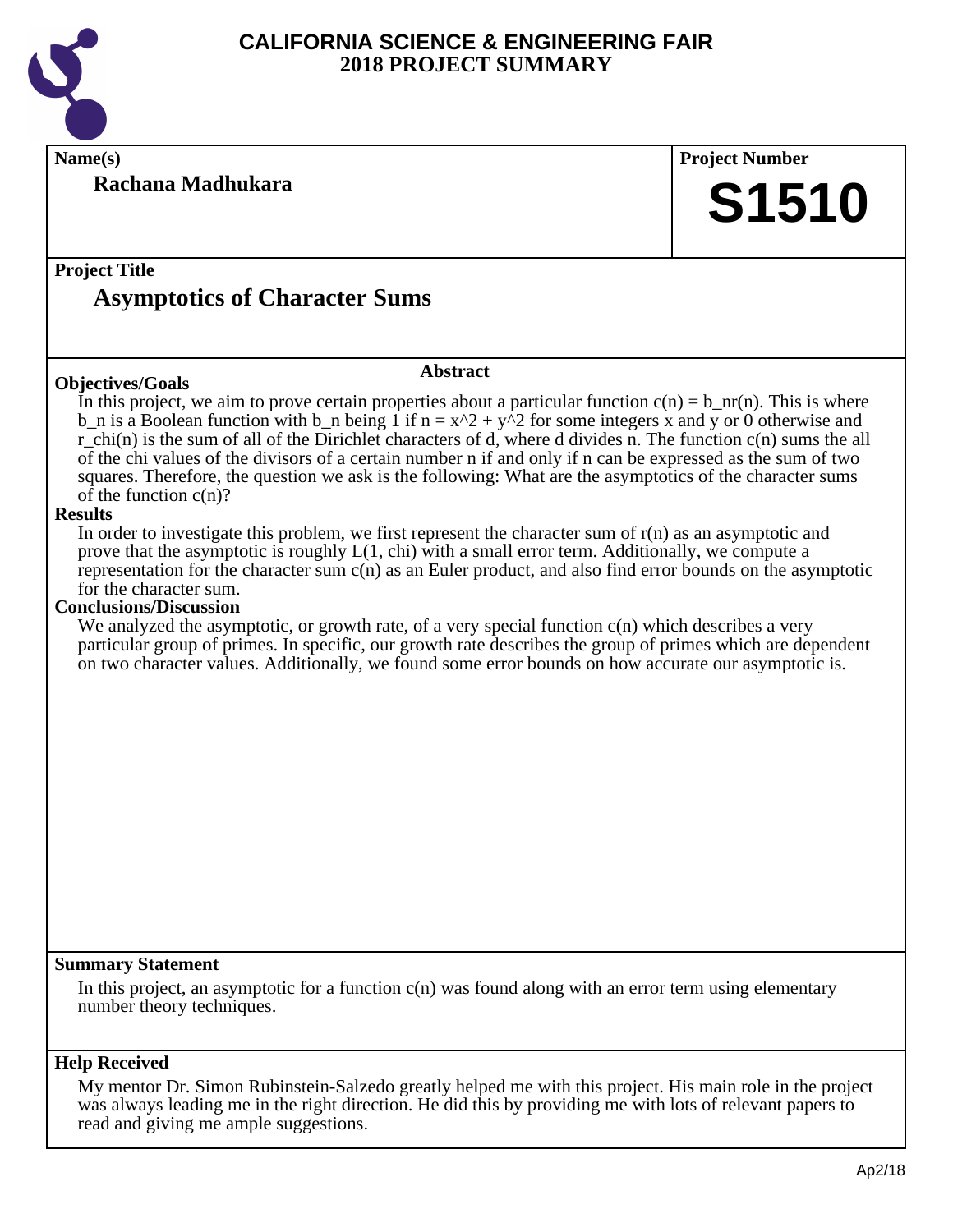

**Anish R. Neervannan**

**Name(s) Project Number**

# **S1511**

# **Project Title**

# **A State-of-the-Art Approach to Detect Diabetic Retinopathy Using Convolutional Neural Networks and Adversarial Networks**

# **Abstract**

**Objectives/Goals** The purpose of this project was to determine if a state-of-the-art generative adversarial network (GAN) could be used in conjunction with a convolutional neural network (CNN) image recognition algorithm to detect diabetic retinopathy in fudus photography more accurately than an independent CNN and match the accuracy of a medical professional's mental model.

# **Methods/Materials**

The materials used included a System76 machine; a dataset of 35,000 retinal scans downloaded from Kaggle's diabetic retinopathy homepage (available for public use); the Inception Resnet v2 model; and Tensorflow, Keras, and other machine learning libraries. The image dataset was downloaded and retinal scans were randomly split into training & validation sets and test sets. Multiple programs were written in Python to crop, reshape, visualize, and transpose the scans. Keras and Tensorflow libraries were used to build the Convolutional Neural Network architecture on top of the Inception base model and train the algorithm. A separate Generative Adversarial Network architecture was built, the training data was fed through, and the generated images were added back to the original dataset for another round of training. 200 images from the test set were passed into both trained models and sent to three medical professionals. These predictions were used to compute precision, recall, and accuracy.

# **Results**

The GAN+CNN algorithm's accuracy was 72.00%, the CNN-only algorithm's accuracy was 74.00%, and the three medical professionals' accuracies were 76.00%, 84.00%, and 88.00%. On scans without diabetic retinopathy, the CNN-only algorithm got a precision score of 75.00% and a recall score of 100.00%, the GAN+CNN algorithm got a precision score of 87.80% and a recall score of 100.00%, and the medical professionals got precision scores of 97.15%, 92.69%, and 88.50% and recall scores of 70.00%, 29.39%, and 71.24%.

# **Conclusions/Discussion**

The hypothesis was not supported; even though both computer algorithms came close to the medical professionals' accuracies, it did not match them. In addition, all tests indicated that the  $GAN + CNN$ combination classifier came close to did not outperform the CNN-only classifier. However, this report broke new grounds in that the CNN-only classifier achieved a slightly higher accuracy than that of last year's project, which had outperformed a prior model that was published in a Stanford paper by an 8% margin.

# **Summary Statement**

I developed a generative adversarial network to work in conjunction with a convolutional neural network to detect diabetic retinopathy nearly as accurately as a trained medical professional.

# **Help Received**

Dr. Kapil Kapoor, Dr. David Chia, and Dr. Sanjay Kedhar were the three ophthalmologists that classified my test set data for comparison with my algorithms' results. My parents, Raj and Aruna Neervannan, and my science teachers, Mr. David Knight, Mr. Tim Smay, and Mr. Nicholas Brighton, reviewed my report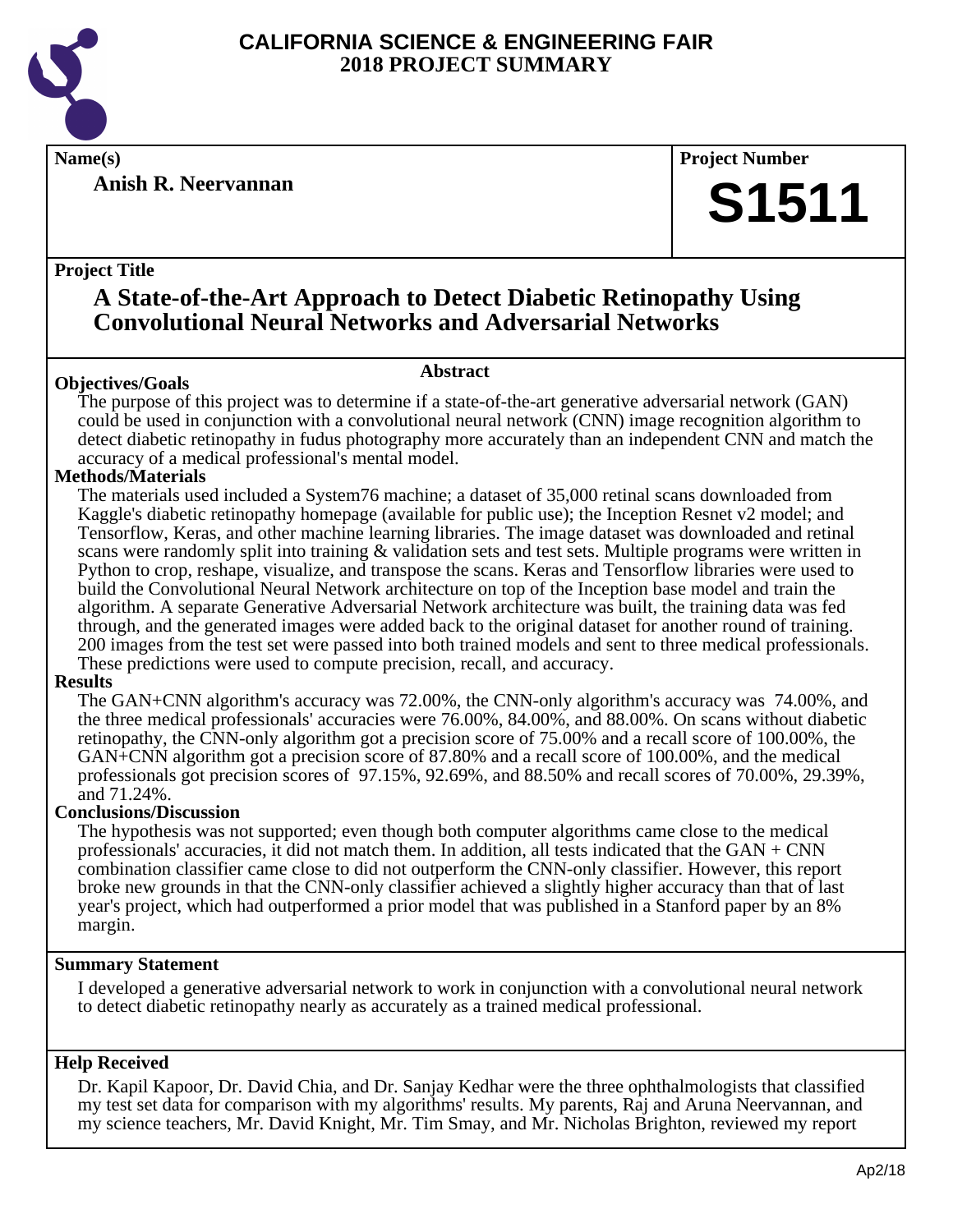

| Name(s)                                                                                                                                                                                                              |                                                                                                                                                                                                                              |  | <b>Project Number</b> |
|----------------------------------------------------------------------------------------------------------------------------------------------------------------------------------------------------------------------|------------------------------------------------------------------------------------------------------------------------------------------------------------------------------------------------------------------------------|--|-----------------------|
| <b>Jian Park</b>                                                                                                                                                                                                     |                                                                                                                                                                                                                              |  |                       |
|                                                                                                                                                                                                                      |                                                                                                                                                                                                                              |  | <b>S1512</b>          |
|                                                                                                                                                                                                                      |                                                                                                                                                                                                                              |  |                       |
| <b>Project Title</b>                                                                                                                                                                                                 |                                                                                                                                                                                                                              |  |                       |
|                                                                                                                                                                                                                      | On the Modular Properties of Hypothetical Collatz Loops                                                                                                                                                                      |  |                       |
|                                                                                                                                                                                                                      |                                                                                                                                                                                                                              |  |                       |
|                                                                                                                                                                                                                      | <b>Abstract</b>                                                                                                                                                                                                              |  |                       |
| <b>Objectives/Goals</b>                                                                                                                                                                                              | The purpose of this project was to observe inherent modular trends within all hypothetical Collatz loops.                                                                                                                    |  |                       |
| <b>Methods/Materials</b>                                                                                                                                                                                             |                                                                                                                                                                                                                              |  |                       |
|                                                                                                                                                                                                                      | The Collatz function is defined as follows: start with some positive integer x. If x is odd, multiply it by<br>three and add one, and if x is even, divide it by two. A recursion of this function creates a Collatz series, |  |                       |
|                                                                                                                                                                                                                      | and the Collatz conjecture predicts that no matter what initial value x is chosen, any Collatz sequence will                                                                                                                 |  |                       |
|                                                                                                                                                                                                                      | eventually reach 1. One possible scenario that would disprove this conjecture is if there existed a loop that                                                                                                                |  |                       |
| did not include the number 1. In order to explore these hypothetical loops, I first developed the Collatz<br>modulo web, which is a method that can be used to compute the possible modulo values of the elements in |                                                                                                                                                                                                                              |  |                       |
|                                                                                                                                                                                                                      | a general Collatz sequence. In order for a loop to be real, it must also exist within the modulo webs, so I                                                                                                                  |  |                       |
|                                                                                                                                                                                                                      | developed a depth-first search algorithm that traversed all possible trajectories within the modulo webs to                                                                                                                  |  |                       |
| find loops with length n.<br><b>Results</b>                                                                                                                                                                          |                                                                                                                                                                                                                              |  |                       |
|                                                                                                                                                                                                                      | By using the traversing program I developed, I was able to test up to $n=24$ , which yielded no non-trivial                                                                                                                  |  |                       |
| loops.<br><b>Conclusions/Discussion</b>                                                                                                                                                                              |                                                                                                                                                                                                                              |  |                       |
|                                                                                                                                                                                                                      | The Collatz modulo web concept can predict the modulo values of Collatz sequence numbers, and                                                                                                                                |  |                       |
|                                                                                                                                                                                                                      | combined with the searching algorithm, it can be used to computationally calculate the existence of loops                                                                                                                    |  |                       |
| into the previously unsolved problem.                                                                                                                                                                                | by loop length, rather than by initial value. This new method to check for loops may bring new insight                                                                                                                       |  |                       |
|                                                                                                                                                                                                                      |                                                                                                                                                                                                                              |  |                       |
|                                                                                                                                                                                                                      |                                                                                                                                                                                                                              |  |                       |
|                                                                                                                                                                                                                      |                                                                                                                                                                                                                              |  |                       |
|                                                                                                                                                                                                                      |                                                                                                                                                                                                                              |  |                       |
|                                                                                                                                                                                                                      |                                                                                                                                                                                                                              |  |                       |
|                                                                                                                                                                                                                      |                                                                                                                                                                                                                              |  |                       |
|                                                                                                                                                                                                                      |                                                                                                                                                                                                                              |  |                       |
|                                                                                                                                                                                                                      |                                                                                                                                                                                                                              |  |                       |
| <b>Summary Statement</b>                                                                                                                                                                                             |                                                                                                                                                                                                                              |  |                       |
| is a concept that can help identify potential Collatz Loops.                                                                                                                                                         | I applied modular arithmetic to a generalized formula in order to develop the Collatz Modulo Web, which                                                                                                                      |  |                       |
|                                                                                                                                                                                                                      |                                                                                                                                                                                                                              |  |                       |
| <b>Help Received</b>                                                                                                                                                                                                 |                                                                                                                                                                                                                              |  |                       |

I derived all of the mathematical concepts myself. My father assisted me during the develop of the program I used in the second portion of my project.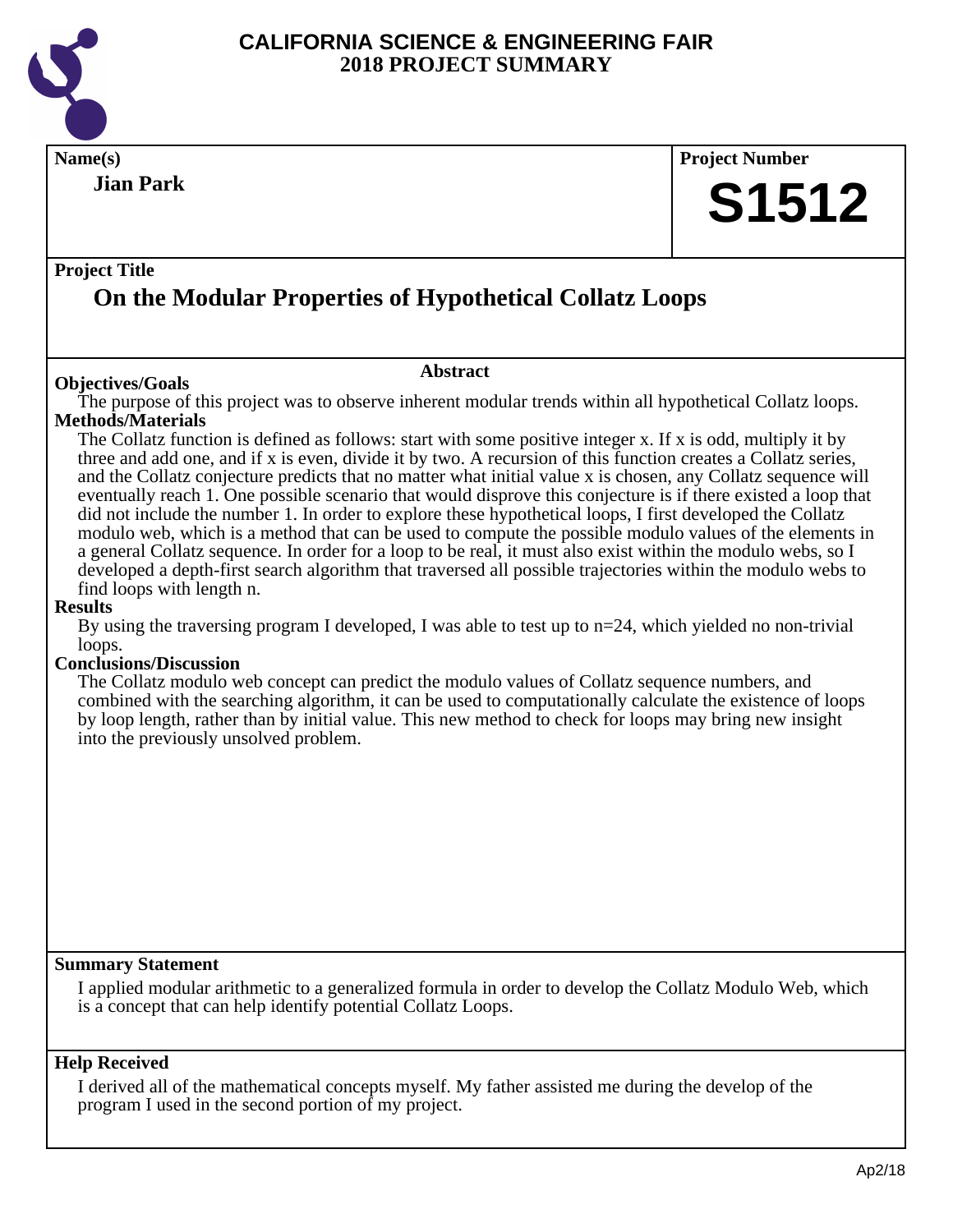

**Leonardo S. Park**

**Name(s) Project Number**

# **S1513**

# **Project Title**

# **The Banach-Tarski Paradox and Equidecomposability and Their Applicability to the Infinite**

# **Objectives/Goals**

# **Abstract**

The objective of this project was to formulate two mathematical proofs(one through a graphical demonstration in the context of the mechanisms of the Hyperwebster, an infinite dictionary, and one through compiling) to affirm the validity of the Banach-Tarski Paradox.

# **Methods/Materials**

Personal computer, Painting Software(Paint), and the Pyth Compiler/Executor.

This project was carried out through two experiments to show how it is possible to create two duplicates from one starting sphere. The first experiment was through the computer and the software, Paint, to draw 8 graphs and sketch lines to represent a hypothetical three-dimensional sphere rotating in a graphical plane and making its mechanisms imitate that of the Hyperwebster, an infinitely countable dictionary. The second experiment was conducted through the software Pyth Compiler, to basically code a three-dimensional sphere and also "rotate" it to highlight how its movement is representing the workings of the Banach-Tarski Paradox.

# **Results**

I was able to prove that the Banach-Tarski Paradox was valid by converting the mechanisms of the Hyperwebster, an infinitely countable dictionary, to a three-dimensional graphical sense for a solid sphere and by utilizing the Pyth Compiler/Executor to compile a rotating sphere to imitate the workings of the Banach-Tarski Paradox.

# **Conclusions/Discussion**

I was able to confirm my hypothesis of the legitimacy of the Banach-Tarski Paradox in a pure mathematical sense. I have realized that currently, it is only able to be proven in the abstract mathematical world because in this context, this paradox is not constrained by the limitations of the physical boundaries that are present in the real world. However, it is quite true that what is able to be proven mathematically is often proved through physics as well, and it may be possible for an application in the physical world to be created if our technology ever reaches that level.

# **Summary Statement**

I devised two mathematical proofs through a graphical context and through a compiler to test the validity of the Banach-Tarski Paradox, which states that one 3-D ball, in set-theoretic geometry, can be cut out to yield two identical copies.

# **Help Received**

I did not receive any assistance and worked alone on my experiments.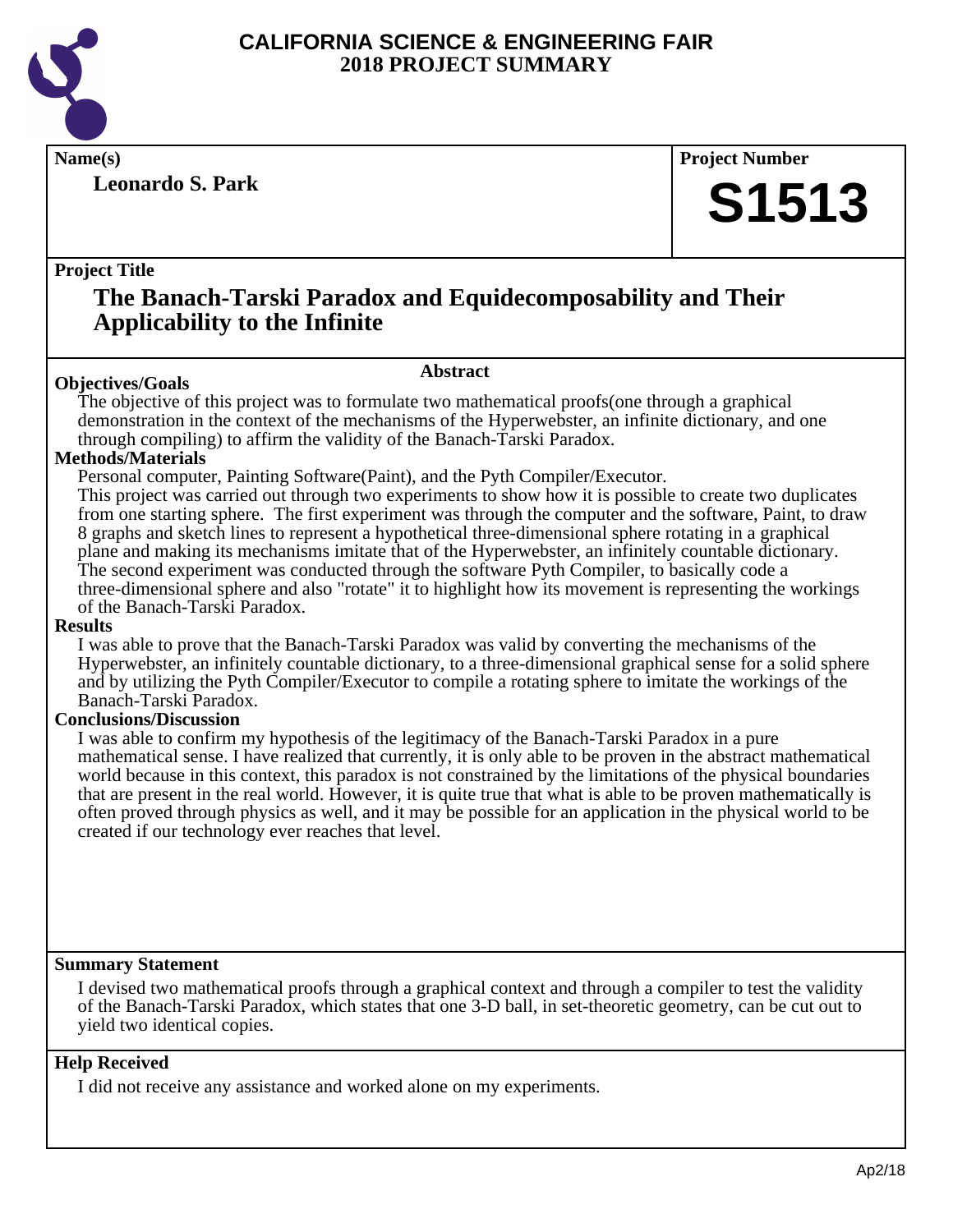

**Rami Ratl Mrad; Carey Yoon**

**Name(s) Project Number**

# **S1514**

**Project Title**

# **Music Measure Theory: A Mathematical Analysis of Musical Dissonance and Consonance**

# **Abstract**

**Objectives/Goals** The objective of our project is to find the accuracy and reliability of the Music Measure Theory. **Methods/Materials**

Upright Piano, Computer w/ internet access, Sheet music (Johann Sebastian Bach's Prelude in C Major BWV 846), Calculator, Paper and pencil: Found all frequencies of all keys on piano using computer, used intervals from the sheet music to generate ratios and graphs, calculated accuracy.

# **Results**

Consonant-Consonant: 100% Accuracy Consonant-Neutral: 100% Accuracy Consonance-Dissonance: 100% Accuracy Dissonance-Neutrality: 50% Accuracy

# **Conclusions/Discussion**

The Music Measure Theory makes mathematical sense and is accurate, so now people know why sounds sound consonant or dissonant together. In the past, there was no solid proof of the theory. People can use this theory to expand their current knowledge of sound by building off of it.

# **Summary Statement**

We mathematically analyzed sound frequencies with the Music Measure Theory in order to prove or disprove its accuracy.

# **Help Received**

None. We designed and performed the experiments ourselves.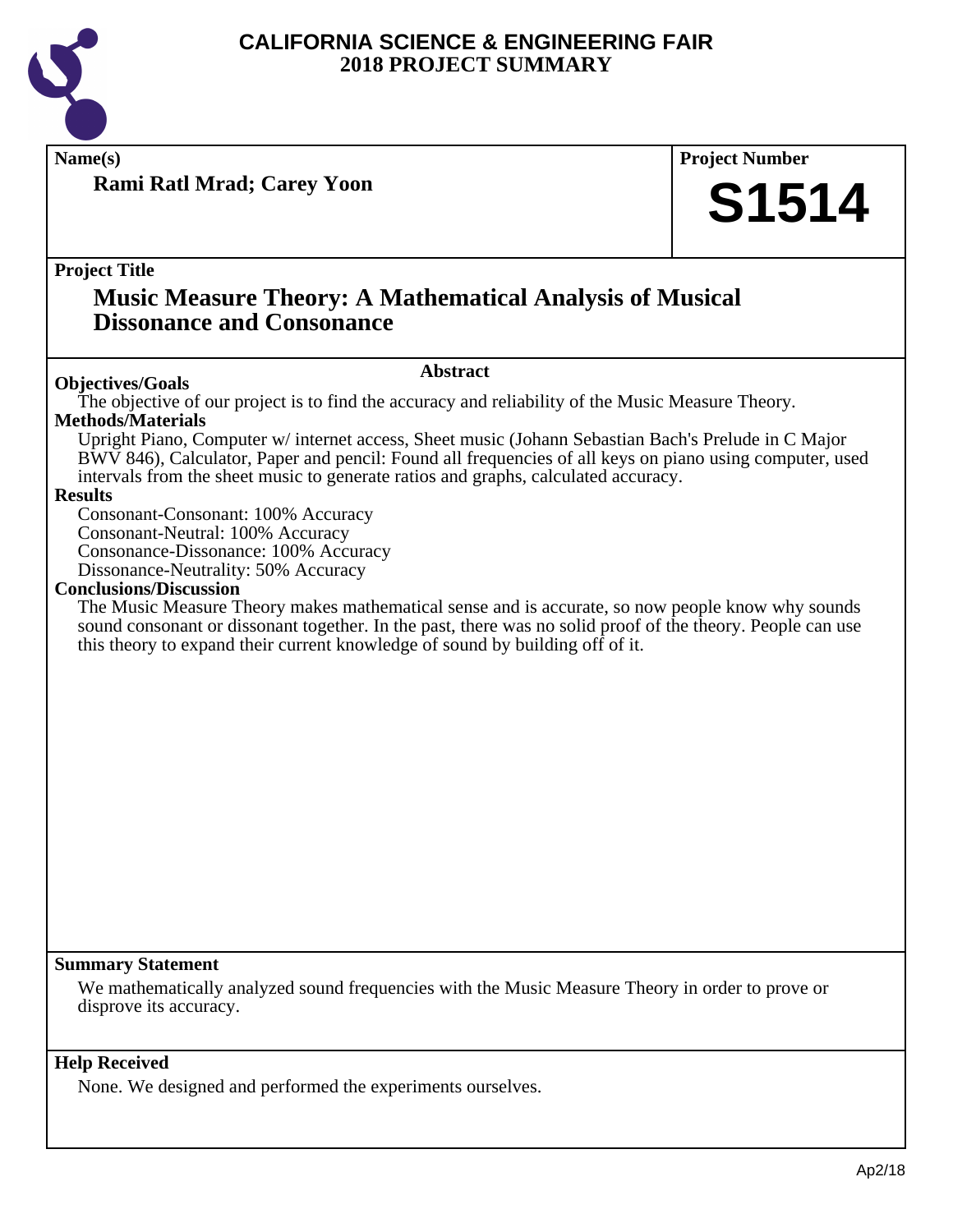

**Alejandro Rodriguez**

**Name(s) Project Number**

# **S1515**

# **Project Title**

# **BACON: Deep-Learning Powered AI for Poetry Generation with Author Linguistic Style Transfer**

# **Abstract**

Can machines create art? Can a computer write meaningful poetry? The goal of this project is to develop a software system that automatically generates poetry (in English) with the style of any given author, what is known as linguistic style transfer.

# **Methods/Materials**

**Objectives/Goals**

The problem stated above is split into the following 3 sub-problems:

(1) Linguistic style modeling: this is achieved by extracting, from the author's text corpus, the following linguistic features: (a) high-entropy n-grams: by building a TF-IDF (Term Frequency - Inverse Document Frequency) model; (b) relevant themes and topic words: by building an LDA (Latent Dirichlet Allocation) model

(2) Style transfer: use these probabilistic models to guide the automatic generation of poems. Achieved by probabilistic boosting of the previous features in the language model used by an Automatic Poem Generator (APG)

(3) Automatic poem generation: generate meaningful poetry (content) with rich aesthetic rules (form). This is built as a pipeline of a LSTM (Long Short-Term Memory) RNN (Recurrent Neural Network) -which addresses poem content generation-, and a WFST (Weighted Finite State Transducer) -which addresses poem form shaping-.

BACON, a basic software prototype that addresses the above mentioned methods, has been developed. It consists of several Python and Lua scripts, on a software platform built with several open source ML/DL modules and that extends an APG implementation developed by D. Kiela (Facebook AI Research) and J. Hopkins (Univ. Cambridge, UK).

# **Results**

The quality and human-likeness of the poetry produced by BACON was tested through an extrinsic evaluation procedure, involving 62 human participants. The results indicate that participants were unable to tell the difference between human and computer-generated poems in any statistically significant way (Chi-squared test,  $p=0.85$ ).

# **Conclusions/Discussion**

The poetry generated by BACON approaches human poetry in aesthetic quality, while capturing some linguistic features of an author's style. Therefore, the answer to the question posed in the project goal is positive. Future work will expand the set of features subject to linguistic style transfer.

# **Summary Statement**

I developed a deep-learning powered AI software system that automatically generates poetry in the style of any given author.

# **Help Received**

I initially reached out to D. Kiela (Facebook AI Research) and J. Hopkins (Univ. Cambridge, UK) for guidance about feasibility and about possible approaches. After that, the solution workflow, methods, and programming code that are described in the project were developed by me.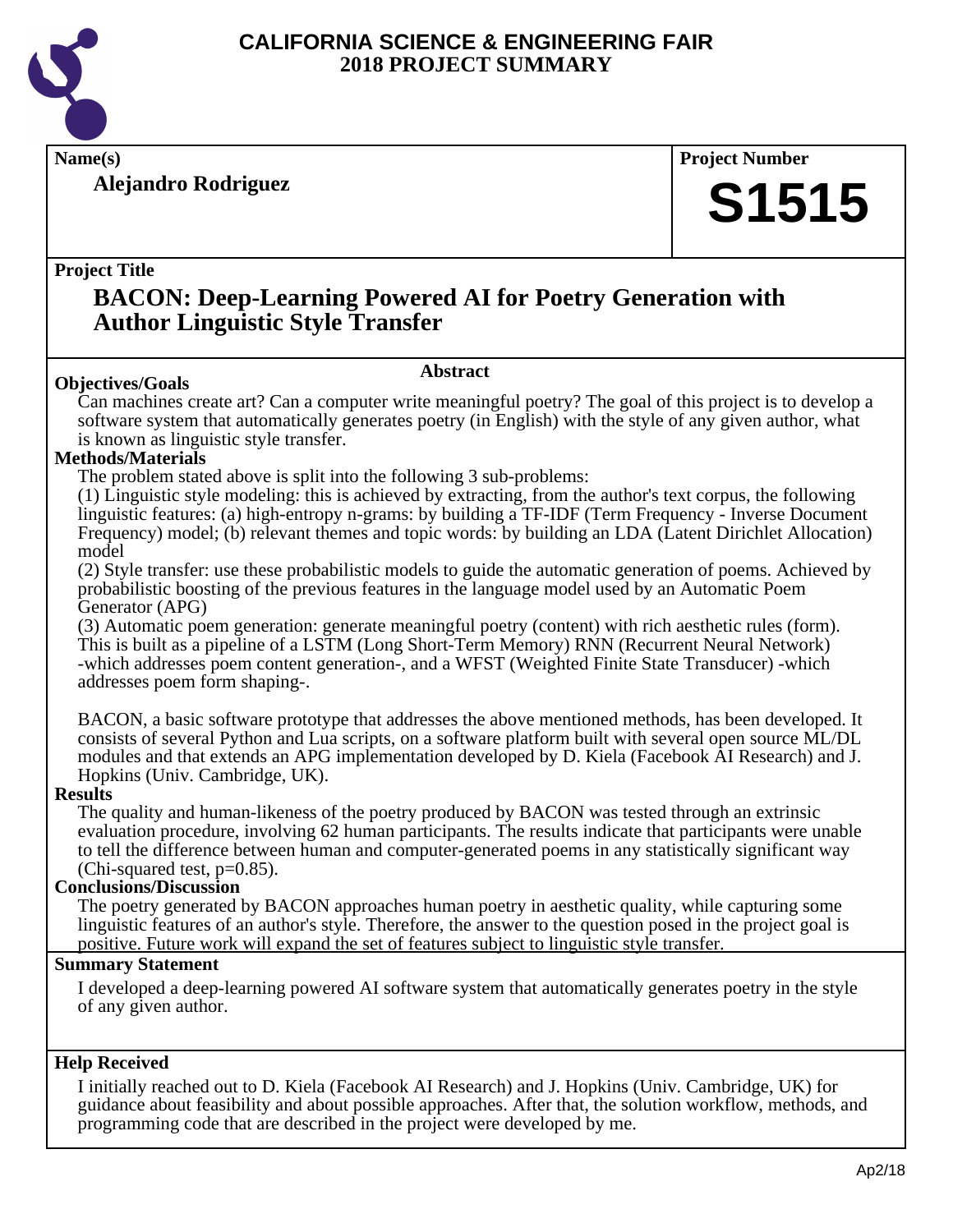

**Grant Sheen**

**Name(s) Project Number**

# **S1516**

# **Project Title**

# **Wireless Brainwave Classification for Alzheimer's Patients via Efficient Neural Network Computation**

# **Objectives/Goals**

**Abstract**

In order to break the communication barrier between Alzheimer's patients and their caretakers, there is an inevitable need to create a thought recognition software to classify the brainwaves of Alzheimer's patients recorded by a portable and wearable wireless device. The unique characteristics of wireless brainwave data (limited amount and low resolution) pose a significant challenge to standard neural networks, which require abundant data. I developed an efficient neural network model and a new training algorithm to attain high classification accuracies of wireless brainwave data, which standard neural networks fail to do.

# **Methods/Materials**

The brainwaves were recorded with a 14-electrode wireless headset called EPOC+ by Emotiv (the data were obtained from the UC Irvine MIND Institute and were de-identified). To overcome the challenge of limited data, I constructed a dimensionally reduced neural network model trained by my Alternating Minimization (AM) algorithm. During training, I computed the unknown parameters of the neural network by minimizing a non-smooth and non-convex objective (cross entropy) function one variable at a time while fixing the rest, until convergence of the objective values. I discovered that the objective function in each variable is piecewise convex, so the global minimum can be computed with bisection. The overall iterative AM algorithm is descending and convergent, free of the step size (learning) parameter in the standard gradient descent method. After training, the testing data is fed into the neural network and the class probabilities are calculated for prediction of thoughts.

# **Results**

After 7 months of research and development, my algorithm classified 4 daily thoughts of an Alzheimer's patient at a 90% accuracy. This indicates that my software can be used to restore the communication capabilities of Alzheimer's patients.

# **Conclusions/Discussion**

My neural network model provides an effective solution to the communication issue between Alzheimer's patients and their caretakers. My algorithm works with a wireless headset, allowing thought recognition to be run anywhere in real time. I was the first person to design a dimensionally reduced neural network for brainwave data, develop an Alternating Minimization algorithm for neural network training, and derive analytical formulas for curved decision boundaries.

# **Summary Statement**

I developed an efficient neural network model and a new training algorithm for wireless brainwave classification of Alzheimer's patients.

# **Help Received**

I designed the neural network model and developed a new training algorithm myself. I received help from Professor Knut Solna of the Mathematics Department at UC Irvine in understanding background material.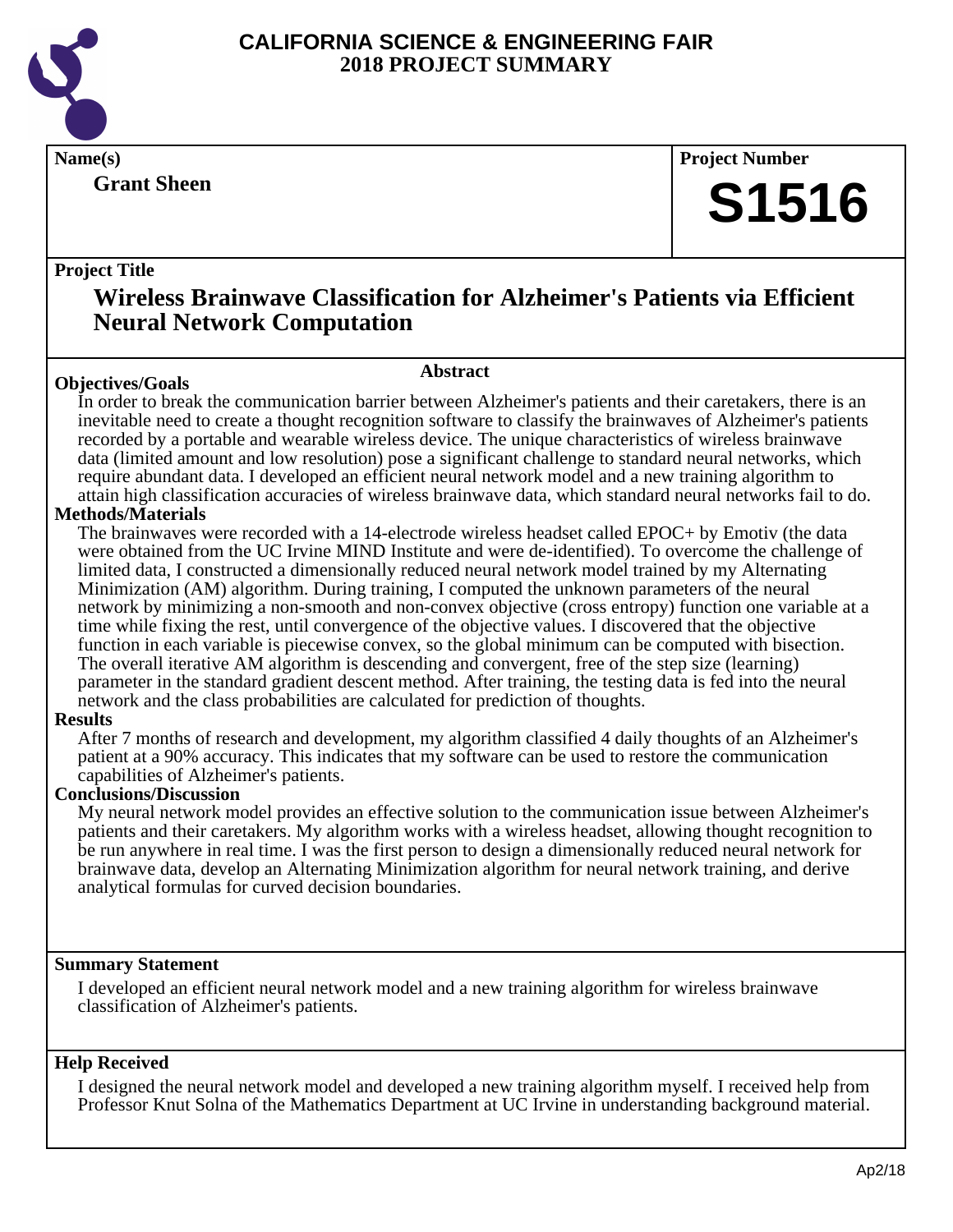

**Patrick C. Song**

# **Name(s) Project Number S1517**

# **Project Title**

# **Early Classification of Alzheimer's Disease Using Machine Learning**

# **Objectives/Goals**

Alzheimer's Disease (AD) is the sixth leading cause of death in the United States. Despite its significance, there is currently no cure for the disease. The early diagnosis of AD is essential for patient care and relevant researches. The purpose of this project is to create a machine learning classifier that can accurately distinguish between healthy subjects and subjects with AD. This classifier can potentially aid doctors in diagnosis and treatment.

**Abstract**

# **Methods/Materials**

Data and MRI images from the Alzheimer's Disease Neuroimaging Initiative were used to train the classifier. Using SPM 12, selected features were extracted from the MRI images. These features were input into the neural network, which was coded using MATLAB. The overall accuracy, test performance, and sensitivity of the network were calculated in order to grade the classifier.

#### **Results**

The artificial neural network learned to classify between subjects with Alzheimer's Disease and normal subjects at a 95.6% accuracy level. Additionally, volume of cerebrospinal fluid, Mini Mental State Examination, and volume of gray matter were found to be the most influential features on the network.

# **Conclusions/Discussion**

In this project, I created an artificial neural network that outperformed several published Alzheimer's Disease classification approaches. Though far from being able to replace a neurological radiologist, the classifier is of great benefit in prioritizing scans for radiologists to analyze and identifying important biomarkers for the disease.

# **Summary Statement**

I created an artificial neural network that can accurately distinguish between subjects with Alzheimer's Disease and healthy subjects, and identified the most influential features on the network.

# **Help Received**

I developed the code for my project on my own. My high school science teacher, Mr. David Van Muyden, proofread the project and gave hepful guidance.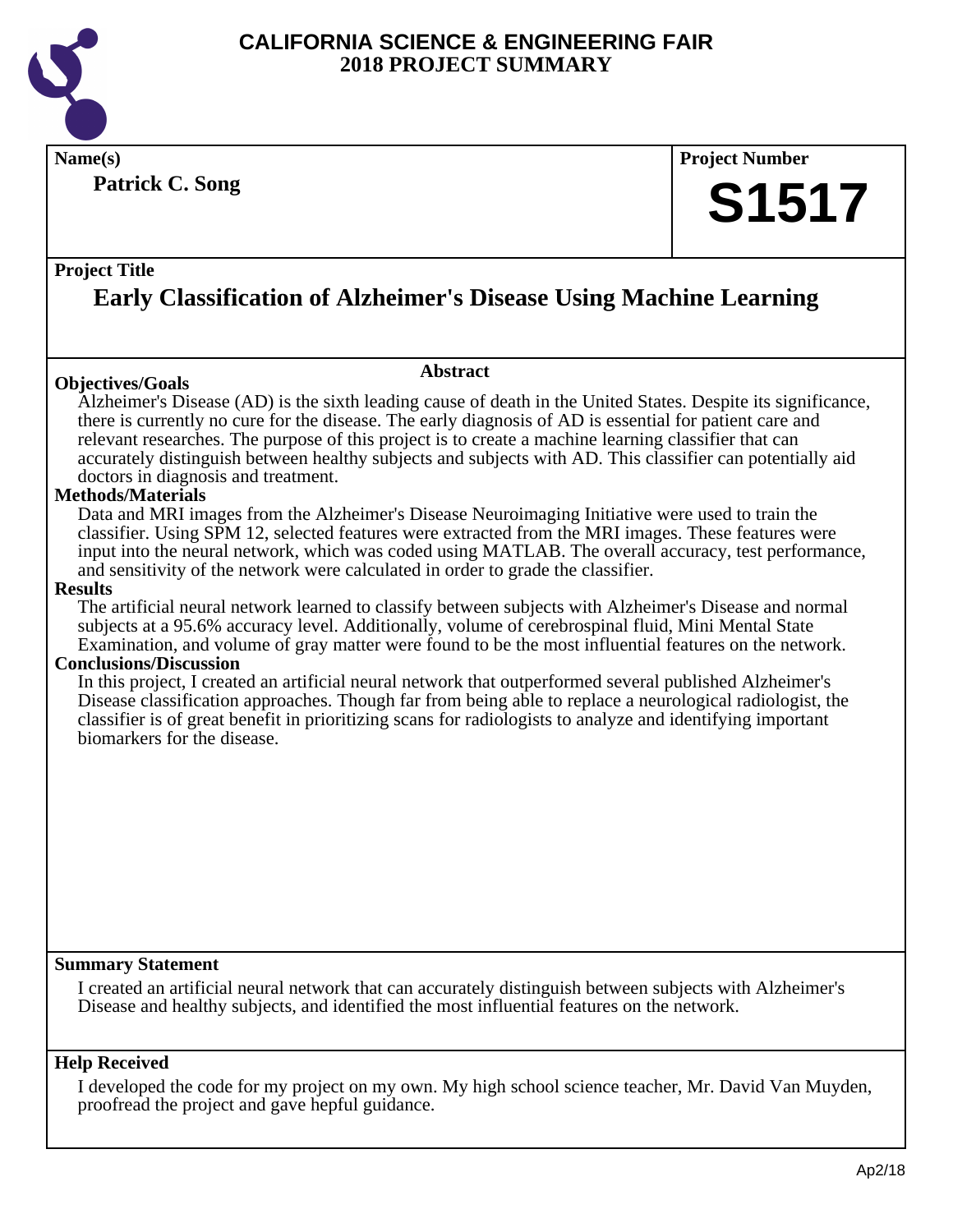

**Ashwin Viswesvaran**

**Name(s) Project Number**

# **S1518**

# **Project Title**

# **Analyzing 2D-Convolutional Neural Network's Ability to Learn Obstacle Avoidance in Self-Driving Applications**

# **Abstract**

**Objectives/Goals** Analyze the ability of a 2D Convolutional Neural Network to learn random 3D objects as obstacles by training it with fixed set of 3D objects of varying color and orientation placed randomly on the track.

# **Methods/Materials**

Added a Hall Effect sensor and related code changes to the "Donkey" open source based self-driving car project which lacked consistent speed control and precise maneuverability so that it could be used with my project. After mastering repeatable autonomous driving around a test track loop, several iterations of training placing a pre-selected list of various 3D objects and avoiding them was carried out. Training included systematically varying the independent variables such as color of the given object, its orientation and its position on the track. After training, a random set of new 3D objects where used to evaluate the learning achieved in general and to see how each independent variable impacted the effectiveness of learning in a quantitative manner. Experiments were carried out in controlled environment (light condition, speed, track etc.) to ensure the results observed could be repeated.

# **Results**

When 3D objects used during training and random new 3D objects not seen before by the car were randomly placed at different orientations and at random places on the track during testing, the car avoided them as obstacles in most conditions, failed to maneuver effectively or failed to detect the object as obstacles in others.

# **Conclusions/Discussion**

The experiment clearly demonstrated that 2D CNN with a single camera input could be used to achieve obstacle avoidance. However, the effectiveness of the results depended upon specific aspects of the independent variables. For example, darker objects were avoided much predictably than lighter colored ones. Obstacles were avoided consistently on straight sections than on curves. Both quality and quantity of training had a great impact on the observed behavior of a run.

# **Summary Statement**

The obstacle avoidance behavior observed during testing with random new 3D objects which differed significantly from the training objects clearly demonstrated 2D CNN's ability to learn obstacle avoidance.

# **Help Received**

I built the car per Donkey project and added Hall Sensor. Discussed new concepts with father. My mentor helped point to useful research. Parents helped placing objects on track as I trained.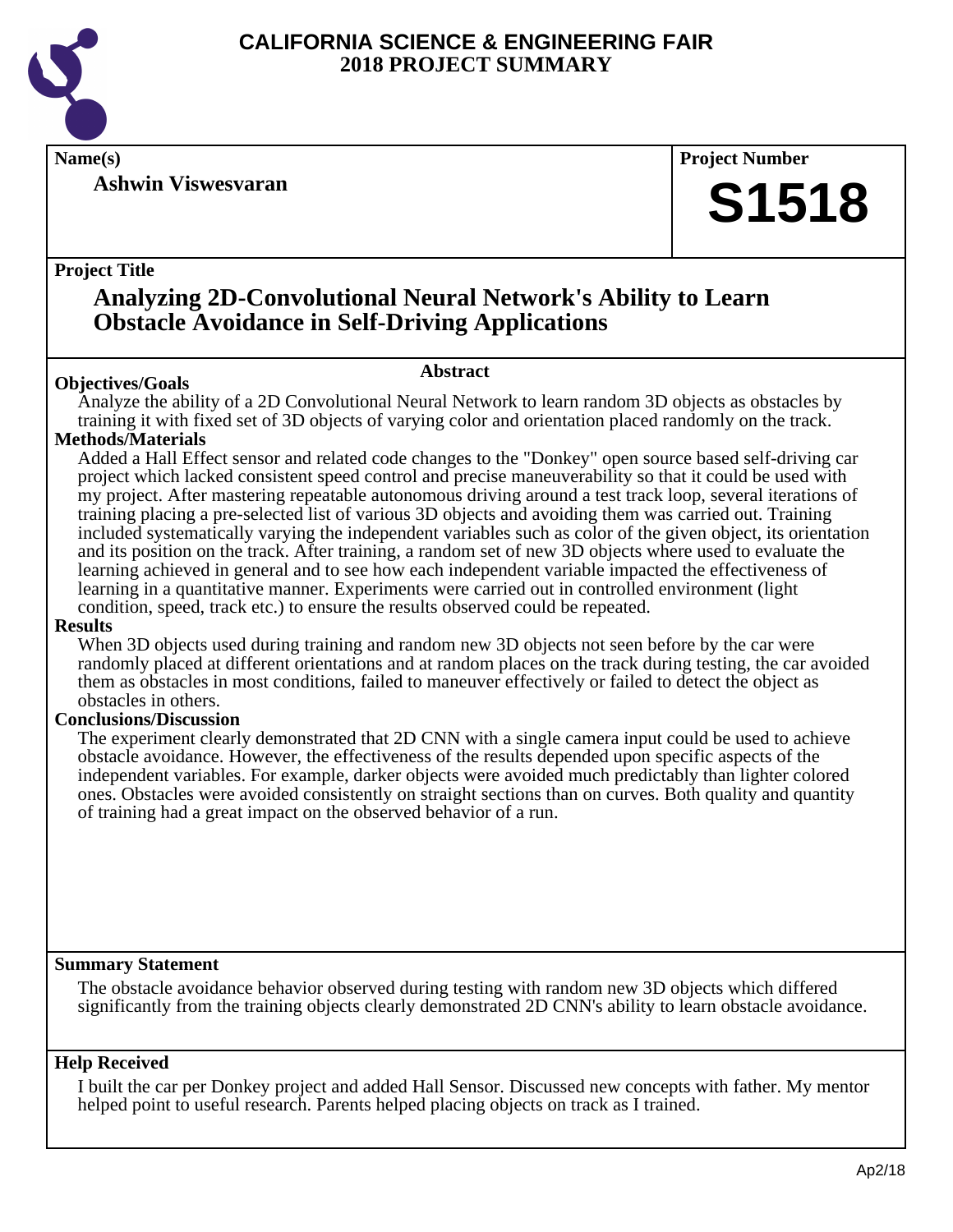

**Mokshith Voodarla**

**Name(s) Project Number**

# **S1519**

# **Project Title**

# **TionAI: Understanding Human Emotion through an Ensemble of Convolutional Neural Networks for better AI-Human Interaction**

# **Abstract**

**Objectives/Goals** To create a model that can understand human emotion in such a way that it essentially "feels" emotion just like humans do. Emotion is a key enabler of natural human interaction so AI understanding this idea would not only enable more proactive computers which can interact with humans just like other humans do, but it would also enable AI to better diagnose mental health issues like depression through this same mean of interaction.

# **Methods/Materials**

Devised an ensemble (an interconnected group) of 3 convolutional neural networks (CNNs) to understand various aspects of emotion in different visual settings (images). One understands emotion in backgrounds/setting (EnvoNet), another understands emotion in objects/foreground (SubjectNet), and the last one synthesizes the decisions from the other 2 CNNs by assigning weightage to each CNN in the final decision made (DeciderNet).

Utilized the Wheel of Emotion, an idea that contrasts and characterizes emotions, to derive emotion categories for the ensemble to understand.

Wrote a Google Image query script to recursively search through trees of search suggestions to compile datasets for each CNN separated into emotion categories.

Trained CNNs through transfer learning, calculating bottleneck values through the penultimate layer of a given pretrained model to gain insights on how to change network weights and biases.

Designed a method for testing optimal loss functions and optimizers to yield maximal training results. All datasets split into train, validation, and test (80-10-10) to compute true ensemble accuracy.

All training was done using Python 2.7 and TensorFlow, Keras, and other stock math libraries on an NVIDIA GPU.

# **Results**

Created a network ensemble with validation accuracy of 90.2% overall, exceeding expectations of standard CNNs in such a task. The AI started understanding ideas it wasn't taught through training as well (i.e. associating knives, guns, etc. to various negative emotions).

# **Conclusions/Discussion**

I trained an ensemble of CNNs to gain visual understanding of human emotion, through transfer learning and various optimization techniques. Performing this approach over an ensemble proved to be effective, and improvements to data collection and bias can further improve ensemble accuracy. The AI is almost indistinguishable from humans in understanding emotion in various images.

# **Summary Statement**

I created a model which computers can use to "feel" emotion just like humans do, enabling them to interact with people more naturally and diagnose mental health issues like depression.

# **Help Received**

All project work was independent, but my mentor answered questions and gave advice. I also used various papers by Google related to CNNs to advise me in any architectural changes I made to my network ensemble in testing.